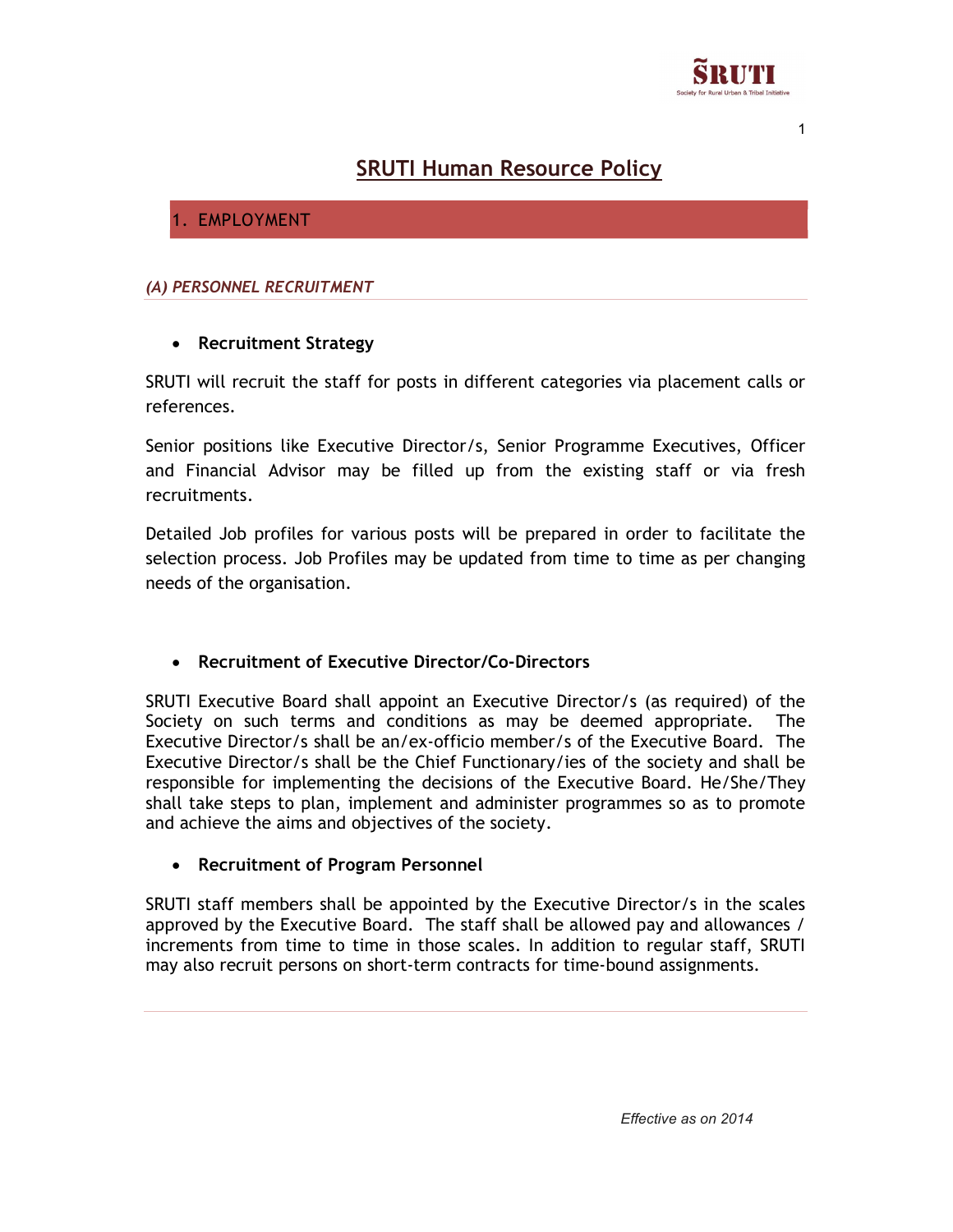

### (B) DIVERSITY

Equal Opportunities Policy: SRUTI is an Equal Opportunity employer and will provide equal opportunities in recruitment and employment in the work place to all its employees. SRUTI believes in equal employment opportunity to each individual, regardless of gender, religion, race, sexual orientation, region, disability, marital status, veteran status, or any other occupationally irrelevant condition. For further details, please refer to the SRUTI code of conduct section (section 11).

Gender Policy: SRUTI has a Gender Policy which is being implemented in the work place.

#### a. Probation Period

All newly appointed staff members will undergo a probation-cum-training period of 6 months. Extension or reduction of the probation period will be based on a periodic performance review. Upon successful completion of the probation period, they will be absorbed as a regular staff. In specific cases, depending on the work experience of the incumbent, the probation period may be waived by the Executive Director/s.

#### b. Job Profiles:

#### Duties and responsibilities of Executive Director/s:

The Executive Director/s shall be competent to sanction expenditure in conformity with the budget approved by the Executive Board / General Body. Prior approval of the Board will be sought for expenditures that deviate from the sanctioned budget.

 The Executive Director/s shall with the assistance of the Financial Advisor / Finance Officer / Administrative Officer be responsible for the preparation of the Annual Accounts of SRUTI. He/She/They shall also be responsible for getting the accounts audited and thereafter presenting them at the Annual General Meeting.

The Executive Director/s shall be responsible for the preparation of the Annual Report on the activities of SRUTI and shall present the report at the Annual General Meeting.

In the discharge of his/her/their functions/the Executive Director/s may periodically delegate administration powers to other SRUTI staff as mutually discussed and agreed upon after discussions with Board.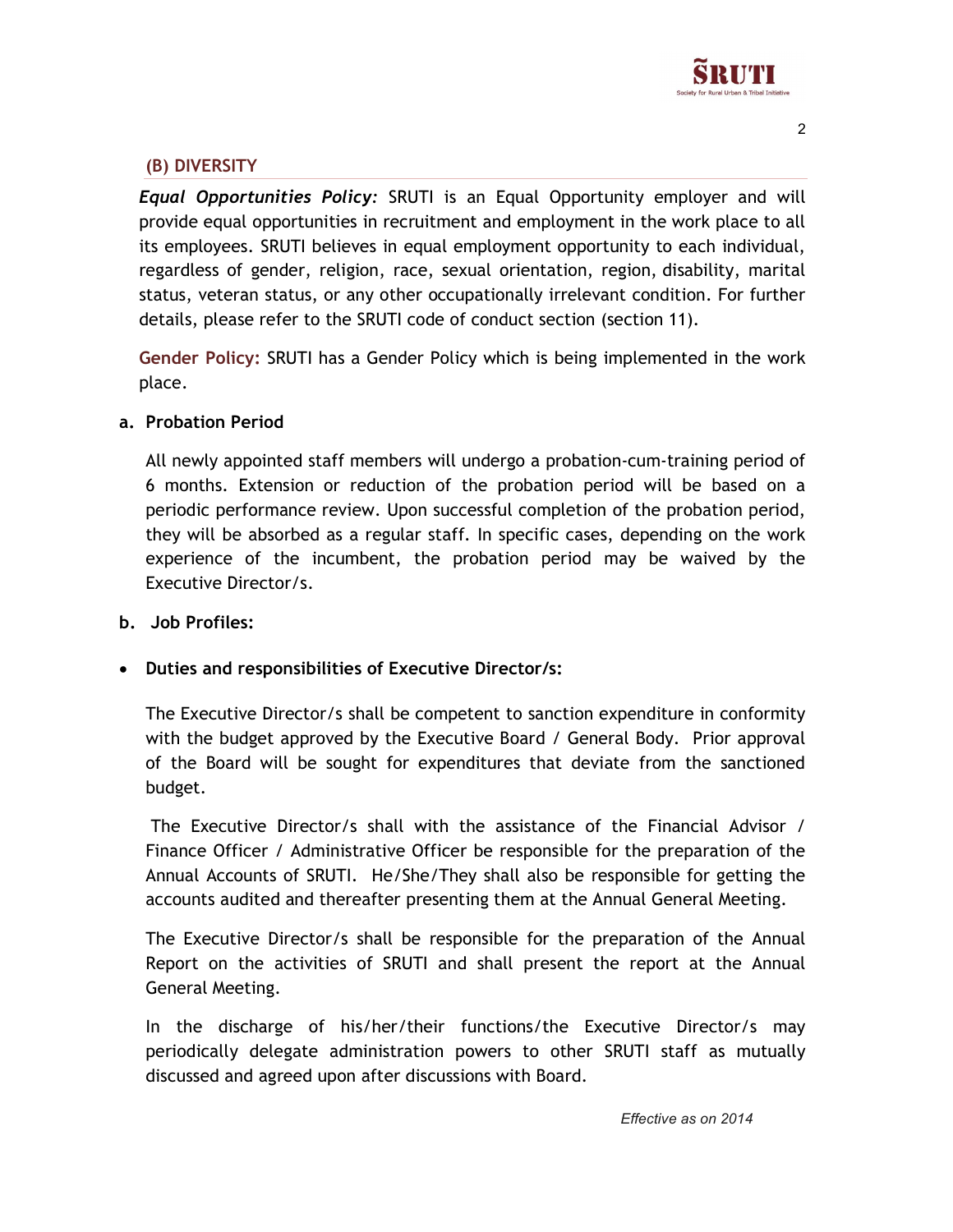

### Roles and responsibilities of other program personnel:

All newly appointed staff members will undergo a probation period of 6 months. Extension or reduction of the probation period will be left to the discretion of the Executive Director/s. During the probation period, limited casual leave will be permitted, to be decided on case-by- case basis.

#### c. Staff Files & Responsibility for Staff Records

Individual Files/ledgers for SRUTI Staff will be maintained by the office. Administrative Officer will maintain the staff files and records. The staff files and records will be kept under lock and key. No files will leave the office.

#### d. Resignation / Termination of Employment

Any person wishing to resign from SRUTI will be required to submit a minimum notice of one month to SRUTI. Failure to do so will result in his/her forfeiture of one month's salary. The service of a staff member may be terminated by giving one month's notice or in lieu thereof, one month's salary. In the event of termination of employment, the full and final settlement of account will be done only after all pending work and final dues have been cleared by the employee.

SRUTI follows a Code of Conduct for the Workplace (Section 11). The violation of SRUTI Code of Conduct will be considered as serious indiscipline to the office decorum and deemed for further action as followed after necessary procedures.

#### e. Retirement

Retirement age for posts (regular staff) will be 65 years, extendable for a period of one year. The employee may be subsequently engaged on a contract basis, if needed.

#### f. Volunteers/Interns:

SRUTI encourages volunteerism among the youth. As part of the SRUTI Internship Program, volunteers and interns will be periodically recruited and assigned tasks as discussed and mutually agreed upon with the SRUTI personnel. SRUTI will have a limited contract with the volunteers and interns, and will not provide any compensation except under special conditions. A register of attendance will be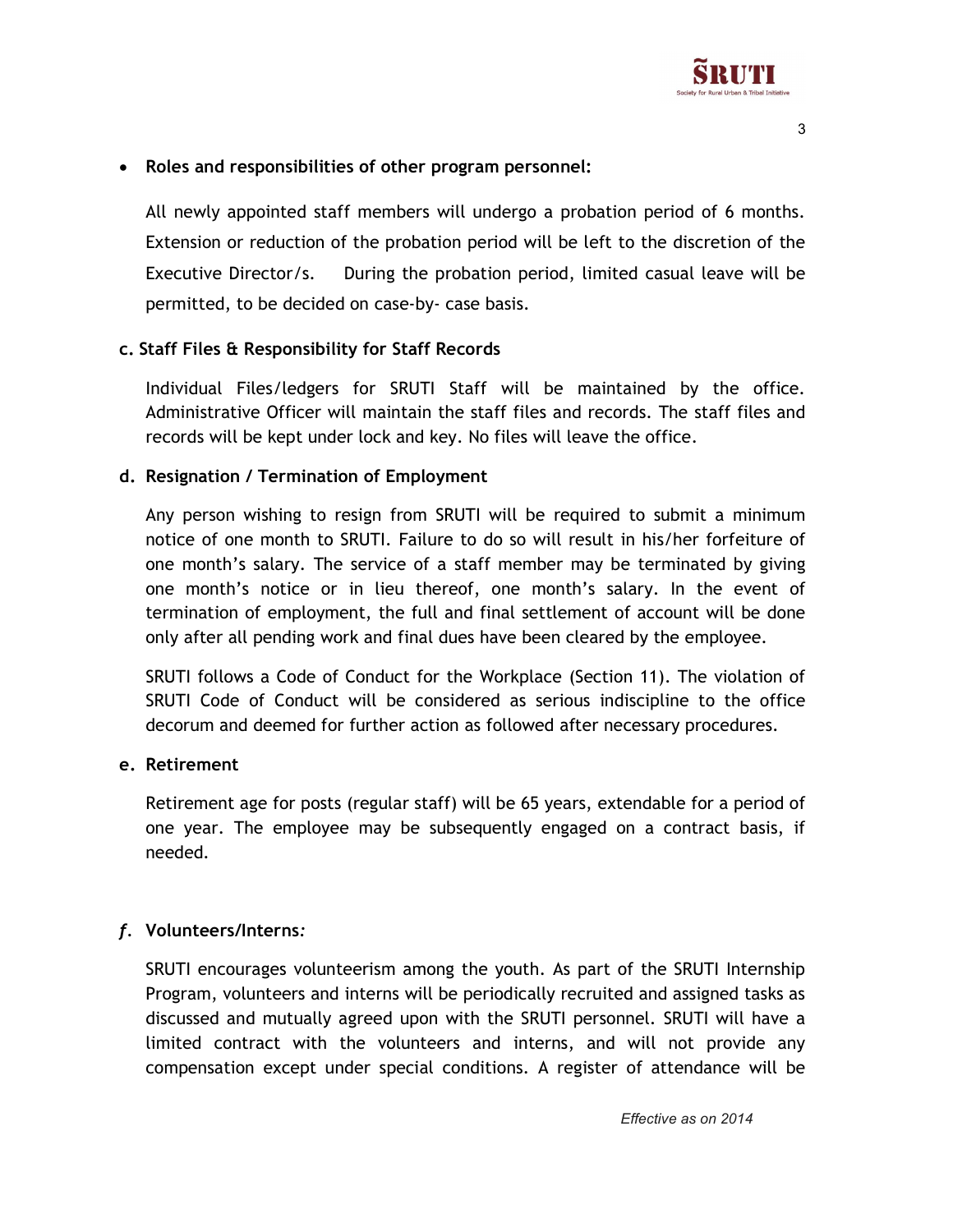

maintained for the interns and volunteers for office record. An experience certificate will be given to the interns and volunteers upon satisfactory completion of the internship period.

# 2. SALARY & OTHER BENEFITS

# A. Salary Structure

The salary package will consist of basic pay, house rent allowance, conveyance allowance, and medical reimbursement. Besides basic pay in the approved scale, SRUTI staff is entitled to House Rent Allowance at 50% of their basic pay, local conveyance at 30% of the basic pay and 10% Medical assistance.

### B. Other Benefits

#### • Maternity / Paternity Benefits:

SRUTI staff shall be entitled to 6 (six) months paid maternity leave or 15 days paternity leave with pay.

Maternity Leave can be availed of by female staff/members one month before the expected delivery date. The maximum period for which any female staff/member shall be entitled to maternity benefit shall be 3 months, of which not more than 1 month shall precede the date of her expected delivery. In addition, any staff member suffering from illnesses or complications arising out of pregnancy shall, on production of a medical certificate, be entitled to leave with salary for a maximum period of one month.

Paternity leave for a period of 15 days can be availed of by male staff members during a window of 15 days prior to or up to six months from the date of delivery of their child. If Paternity leave is not availed of within the above specified period, it shall lapse.

# 3. INCREMENTS & PERFORMANCE APPRAISAL

#### A. Promotions

Generally, promotions are considered after working for 3-4 years at the given level, subject to availability of next slot. It will be based on the performance appraisal reports for the period she/he has worked in the present level.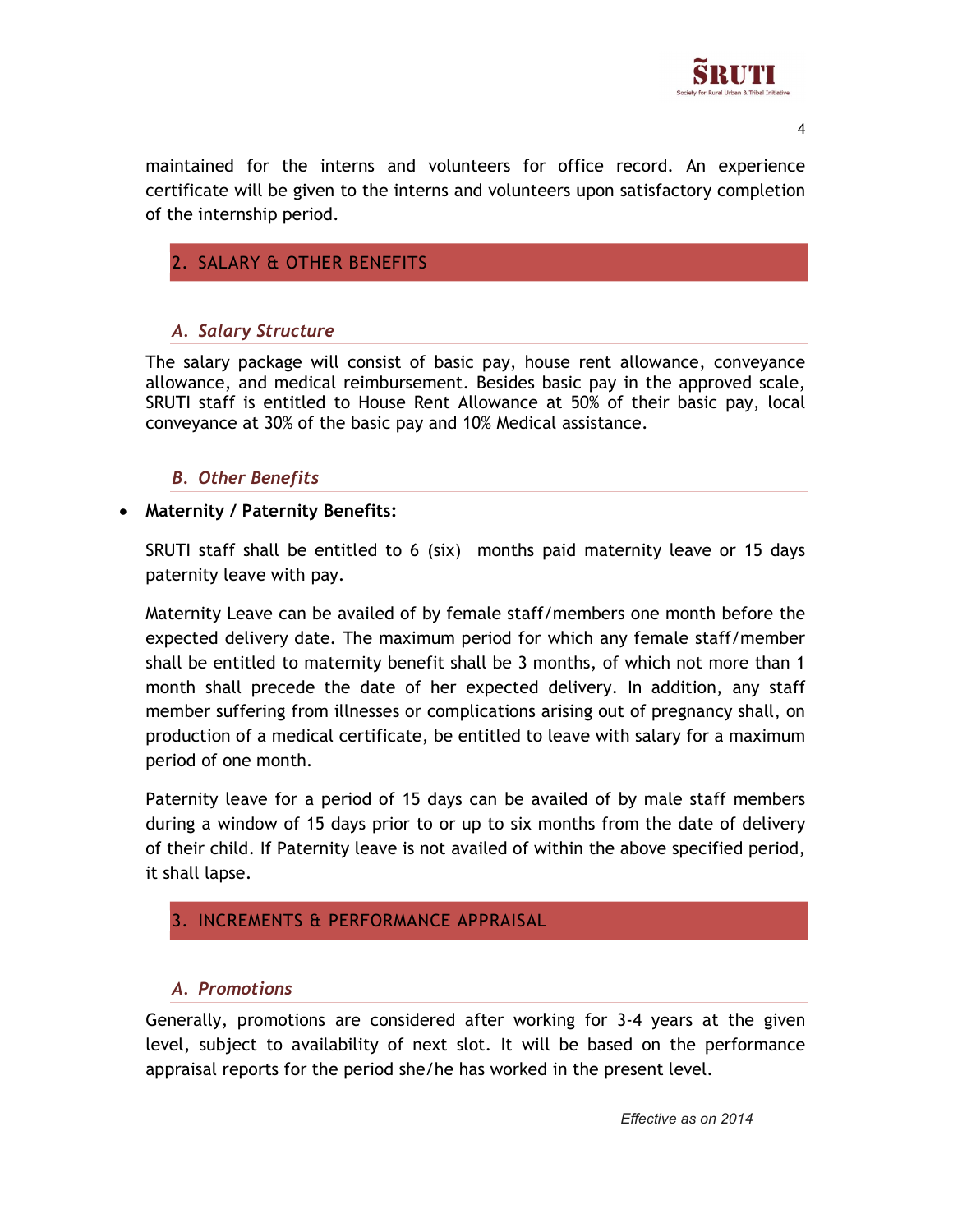

# B. Performance Appraisal

Performance appraisal is a continuous process of reviewing or discussing one's job and aims at improvement of performance in the current job. It helps satisfy the individual's needs for feedback on performance and to assist him/her in improving the performance in their respective job profiles and strengthens the organization as a whole to perform better.

After completion of the probation period and annually, each member of staff will undergo an appraisal exercise to review his/her performance and to agree on new targets, as well as identifying training and employee development needs. Detailed work report will be submitted to the immediate senior on the given annual performance appraisal guidelines. Each staff member is evaluated based on targets set, and then other new targets are set for the next year. The staff members should be appraised over the whole period since it was last appraised. It is the responsibility of team members and immediate supervisor to ensure that individually set targets are monitored on regular basis as specified in the completed performance appraisal report. Failure to comply with this will have an adverse implication on the part of the immediate supervisor and concerned staff member.

# C. Pay Progression

 The annual increments will be based on inflation index. It will also be based on the performance appraisal.

# 4. WORKING HOURS & HOLIDAYS

# A. Working Hours

The normal working hours for office will be from 9.30 am to 5.30 pm with a half hour lunch break.

Working Days for fellowship and advocacy team members will be Mon-Friday, given their work profiles of regular visits and travels to outstations. Working Days for finance, admin and resource mobilization team members will be Mon-Saturday.

All staff members are required to devote a minimum of 40 hours in a week. An attendance register will be maintained to keep a record of each team member.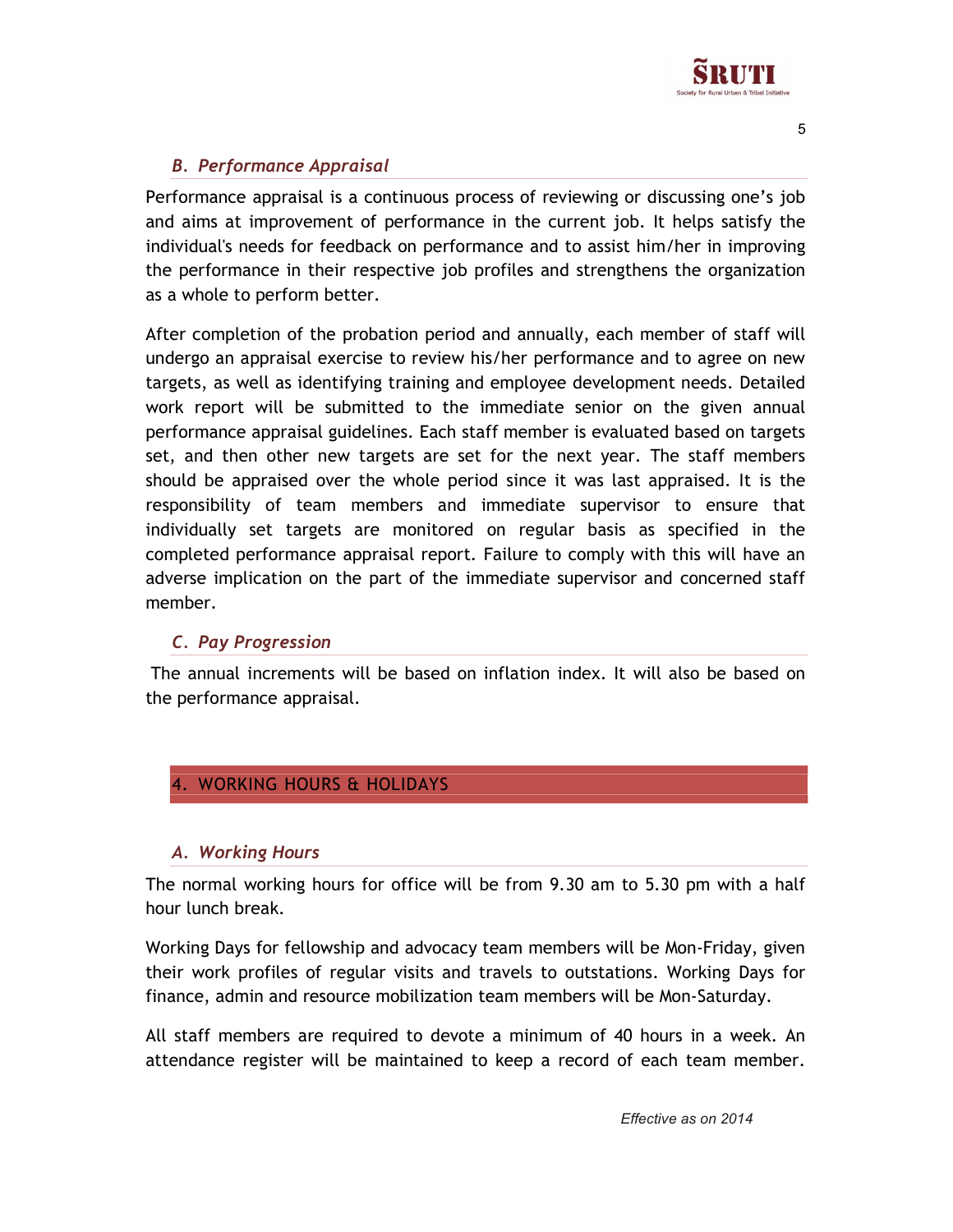

The team members are expected to be punctual with timing of office. Indiscipline towards office timing will be considered as violation of office decorum.

### B. Holidays

The office will observe 12 notified gazetted holidays (including 3 mandatory holidays -  $26<sup>th</sup>$  January, 15<sup>th</sup> August &  $2<sup>nd</sup>$  October) in a year.

# 5. LEAVE POLICY

SRUTI staff members will be entitled to the following leave in a year:

### Casual Leave:

12 days casual leave that is non-cumulative. During the probation period, limited casual leave will be permitted, to be decided on a case-by-case basis. A maximum of 2 days can be availed as casual leave at a given time. If more than 2 days leave is availed at a given time, then the total leave period will be treated as earned leave. Casual leave may not be combined with the official holidays or the weekends. If that is done, then the entire block will be treated as earned leave. Prior and proper notice and information is must for casual leave. The leave sanction form will also have to be signed by the Executive Director/s for any casual leave and submitted to the concerned officer. If taken prior or during an urgent situation, the leave sanction form will be signed post the leave.

# Medical Leave:

10 days medical leave which is non-cumulative. Prior and proper notice and information is important for any medical leave. The leave sanction form will also have to be signed by the Executive Director/s for medical leave and submitted to the concerned officer. If taken prior or under an emergency, the leave sanction form will be signed post the leave.

# Earned Leave:

30 days privilege (earned) leave of which a maximum of 15 days may be encashed. Privilege (earned) leave can be accumulated to the extent of 60 days. The purpose of the privilege leave is to provide a break for the staff from routine work and use the leave for rejuvenating oneself. The staff should be encouraged to take privilege leave and only if there is pressing work in the office, the leave may be cancelled/ suspended. Except for extraordinary circumstances, prior sanction (one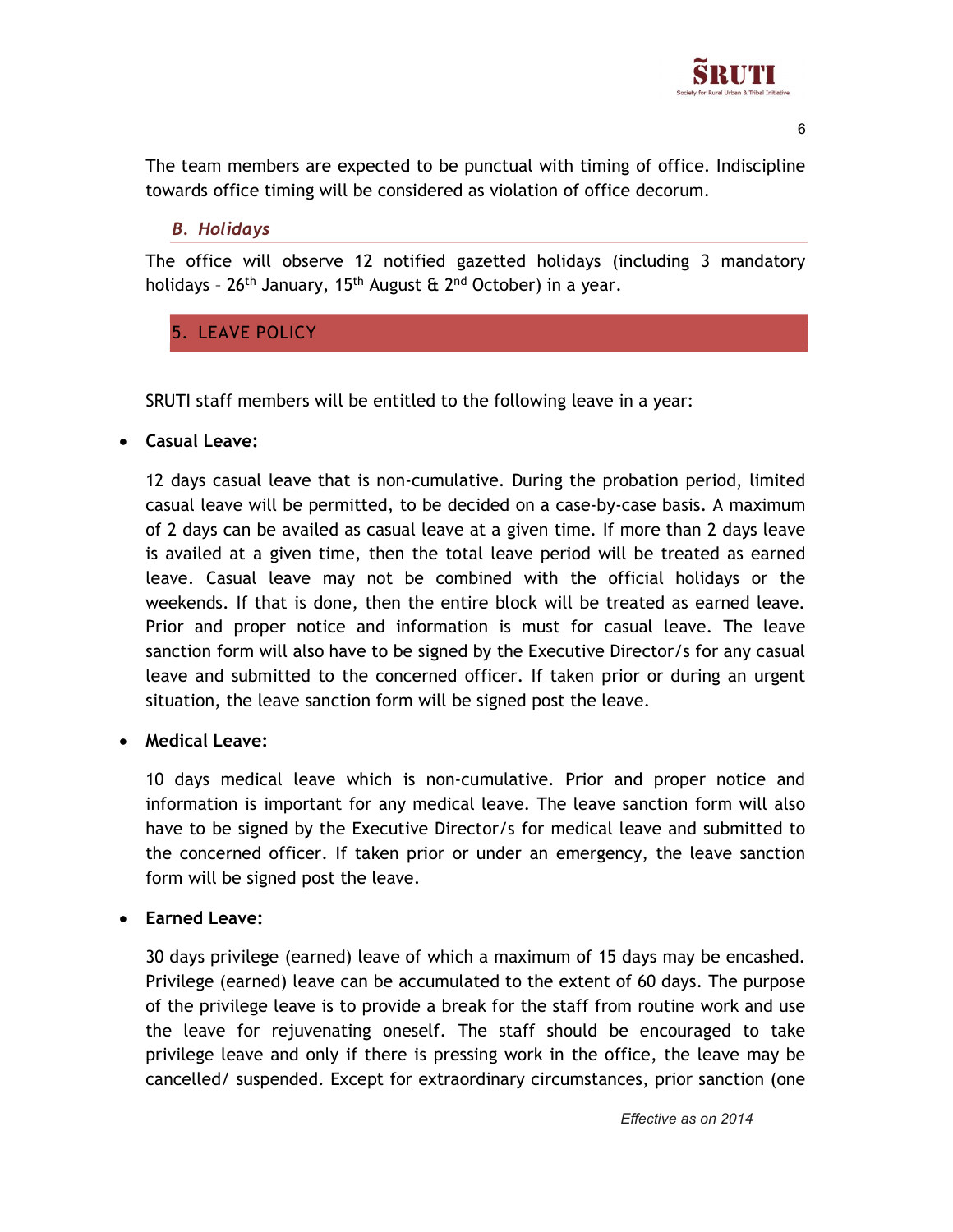

month notice) is required for availing of earned leave. Prior and proper notice and information is important for any medical leave. The leave sanction form will also have to be signed by the Executive Director/s for medical leave and submitted to the concerned officer. In extraordinary circumstances, the leave sanction form will be signed post the leave.

# 6. HEALTH & SAFETY

- Accidents Work Related Injuries: All SRUTI staff members will be covered under the accident insurance policy that occurs at the workplace or in the discharge of official duties.
- Health Provision for Staff: All SRUTI staff will be provided with a health insurance cover (mediclaim).

7. CAPACITY BUILDING OF TEAM MEMBERS

- SRUTI is committed to building the capacities of its staff members and encourages them to participate in training programmes to enhance their professional skills. The learning needs of each staff member will be assessed regularly and taken up on case to case basis vis-à-vis the requirements of the organisation. The organisation may consider a sabbatical for its employees on case to case basis.
- An induction programme for different levels and posts is drawn up by the concerned senior team members and Executive Director/s. An induction process manual is also drawn up for different levels. The induction programme will include familiarising the staff with SRUTI systems, SRUTI programmes, relevant issues, exposure visits, understanding administrative work and financial requirements etc.

# 8. TRAVEL POLICY

#### Mode of travel, reimbursement etc:

SRUTI expects its entire staff to travel by rail (preferably AC 3) for outstation work. Rail travel by 1<sup>st</sup> class A.C. or air travel will not be allowed except under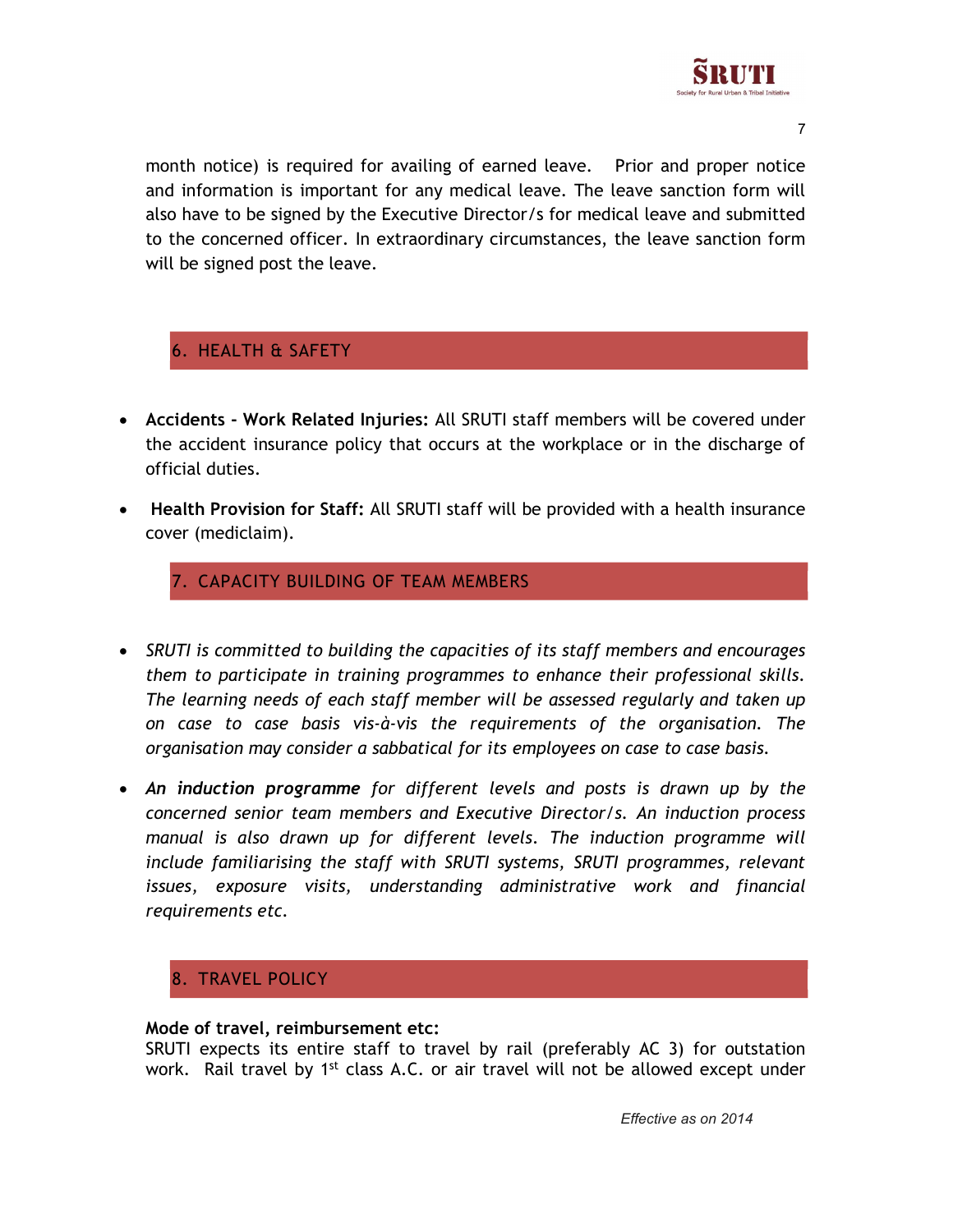

very exceptional circumstances. As a rule, all road travel will be undertaken by bus or two-wheelers. However, depending on terrain and efficiency of local services, the Executive Director/s may sanction travel by hired car / jeep.

#### Actual expenses incurred on the following items will be reimbursed:

- Accommodation in lodges / hotels / railway retiring rooms payment to porters,
- Food,
- Newspapers / magazines
- Hiring of bedding
- Phone Calls made for official purposes
- A minimum amount for telephone expenses for personal phone calls as finalised on the basis of discussions with team members
- If the team members are using their own vehicle for local travels, local conveyance will be reimbursed on following basis: For two wheelers –INR 5/KMs For four wheelers –INR 10/KMs (subject to inflation)

Actual expenses incurred both within Delhi and outstation on travel by available public transport options such as metro, city buses and auto rickshaws between railway stations and place of residence will be reimbursed. However, in very exceptional cases, the Executive Director/s may sanction travel by taxi.

All SRUTI staff members are covered under the accident insurance policy that occurs during outstation work.

#### 9. SRUTI Employees Welfare Fund

There is a SRUTI Employee Welfare Fund where each staff member contributes INR 100/- per month to the Fund which will be refunded to her/him when she/he ceases to be an employee of SRUTI. All employees will be eligible to take loan and advances against their contribution from this fund for their personal needs.

Earlier there was a provision of matching equal amount form SRUTI what an employee wish to contribute up to 12% of his/her basic pay. It has been revised over the time period due to various reasons.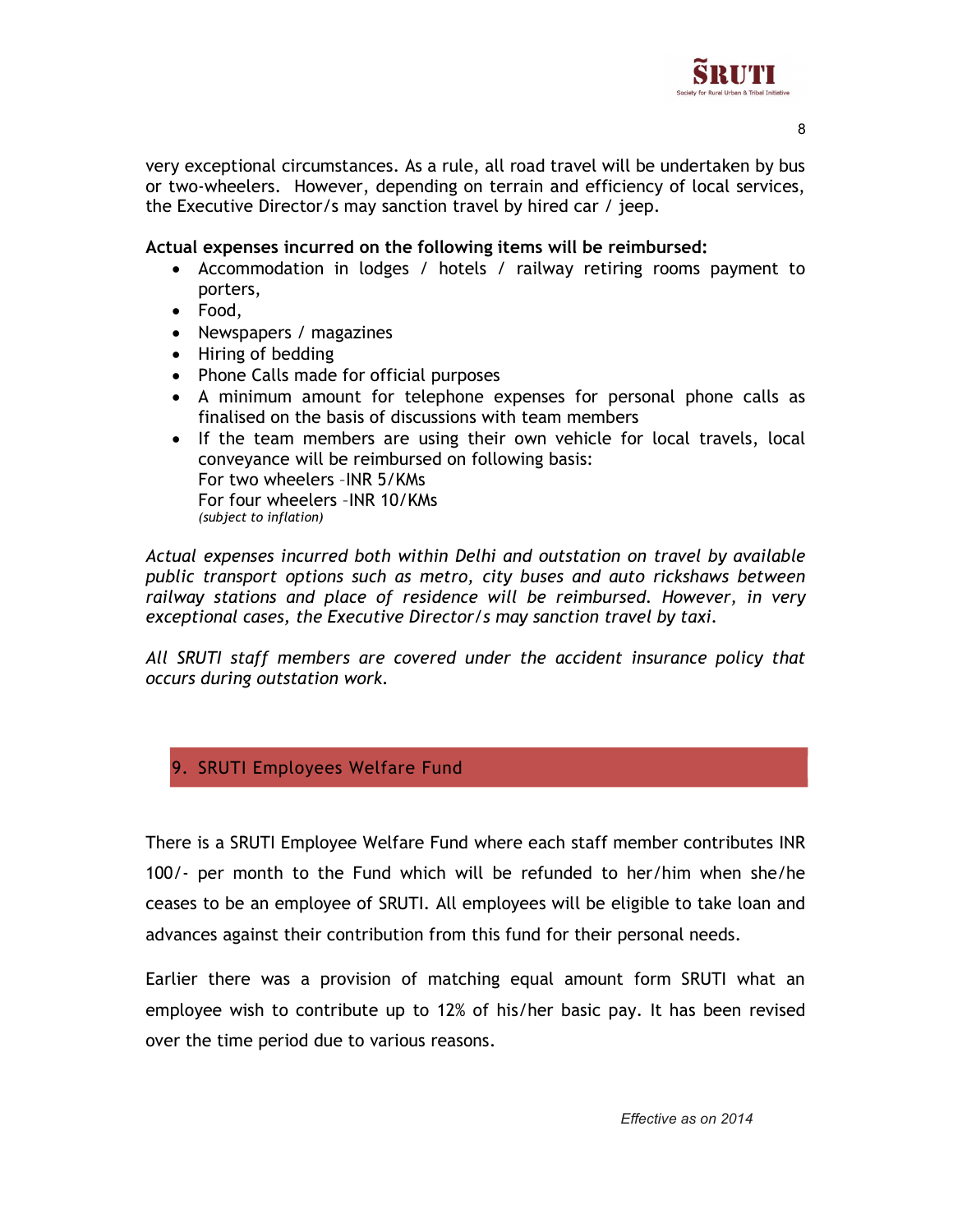

This fund/scheme can be reviewed and revised further.

### 10. Grievance Redressal

For grievances, the staff member can approach his/her next higher level for redressal. If required, the Executive Director/s can constitute a committee to look into the matter.

SRUTI abides Code of Conduct for Workplace Policy (Section 11) as formulated to provide an appropriate work environment.

For internal sexual harassment matters, an Internal Complaint Committee has been formed as per the guidelines of The Sexual Harassment of Women at Workplace (Prevention, Prohibition and Redressal) Act 2013.

11. Code of Conduct for the Workplace

SRUTI is committed to creating a workplace that is free from harassment and discrimination, where co-workers are respected and recognised with their own individualities and identities.

The guidelines for Code of Conduct at Workplace will treat following as violation of the organizational systems and regulations:

- Failing to co-operate with other employees on ground of tribe, caste, religion/tribe or sex of another person.
- Acting in a prejudicial way against team members on grounds of tribe religion/tribe or sex of another person.
- Willful misuse of Organisation property/funds.
- Alcohol and substance abuse during office hours.

Any of the violations described above constitutes serious misconduct and liable to required disciplinary action on the basis of:

- Discrimination/Abuse on the basis of sex of another person/religion/caste etc.
- Threatening behaviour to another worker.
- Fighting at work.
- Fraud and financial misappropriation.